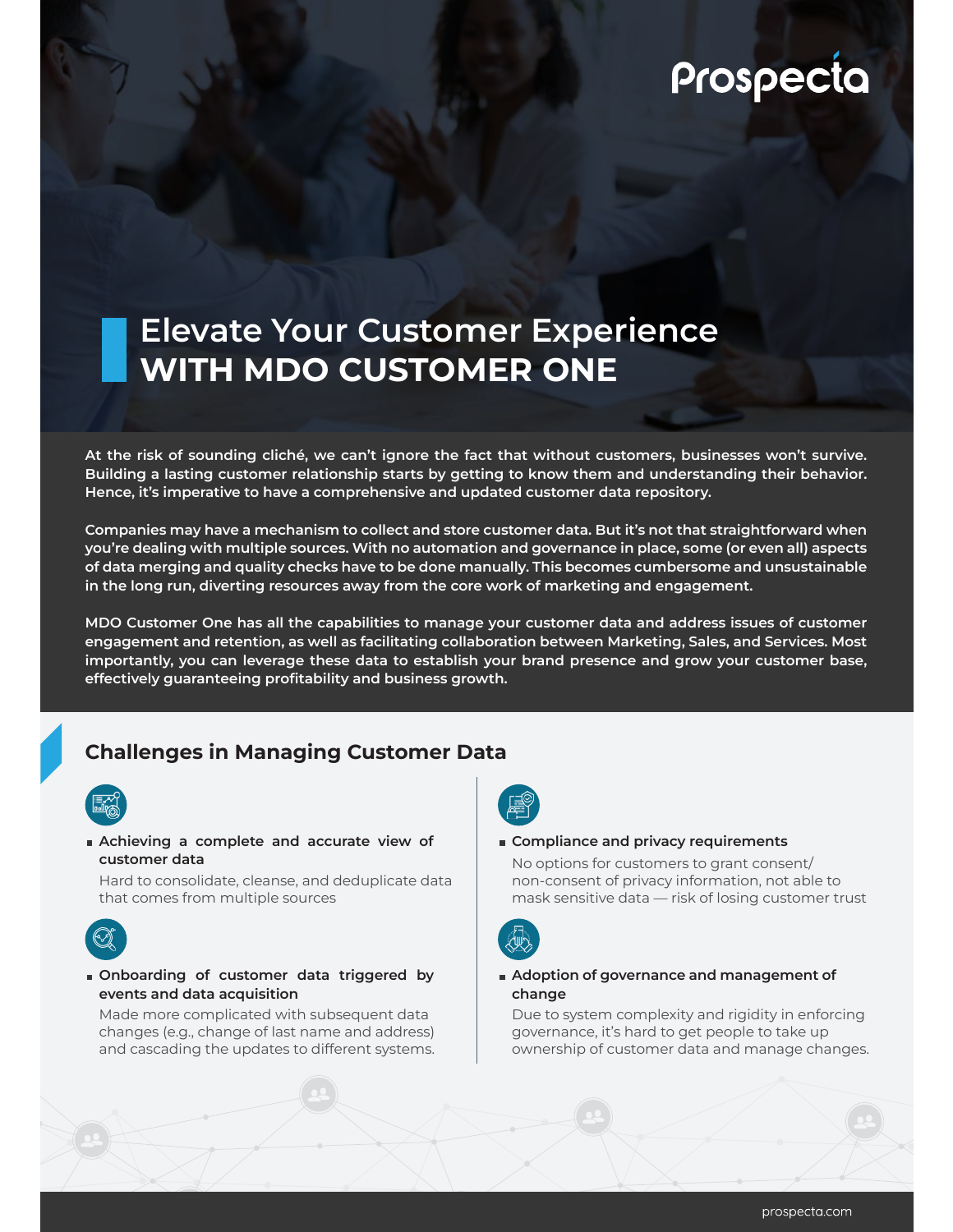## **MDO Customer One — Achieve a complete 360° view of customer data**

Via MDO Customer One, you can consolidate customer data from different systems as well as applying data quality and governance to achieve the 'Golden Record' state of data. This allows you to correctly segment customers and tailor marketing campaigns according to the customer journey.

With pre-configured dashboards and analytics, you can track customer-related KPIs and drill down to the lowest detail to get to the bottom of an issue.

You can also tap into external systems e.g., Dun & Bradstreet to obtain risk profiles and credit ratings of your customers to mitigate external risks.

## **Key Differentiators**



#### **A single version of truth on one platform**

- A complete view of customer profiles provides insights into their behavior, demographics, as well as the sales stage they're at — crucial to formulate marketing strategies that lead to conversion.
- Data is accessible across departments. Yet, the platform provides different views according to each department using unique attributes to suit the different ways of approaching customers.



#### **Flexible onboarding options**

**Customer onboarding options either directly via MDO or from other** systems that make use of validation steps ensure seamless and undisrupted day-to-day operations.



#### **User-centric functionalities**

- **Feature-rich to facilitate users in their daily tasks role-based screens and** fields, business rule validation, and duplicate data checks, with workflows and audit logs.
- **Filexibility in defining different business rules for data creation,** modification, and other events.